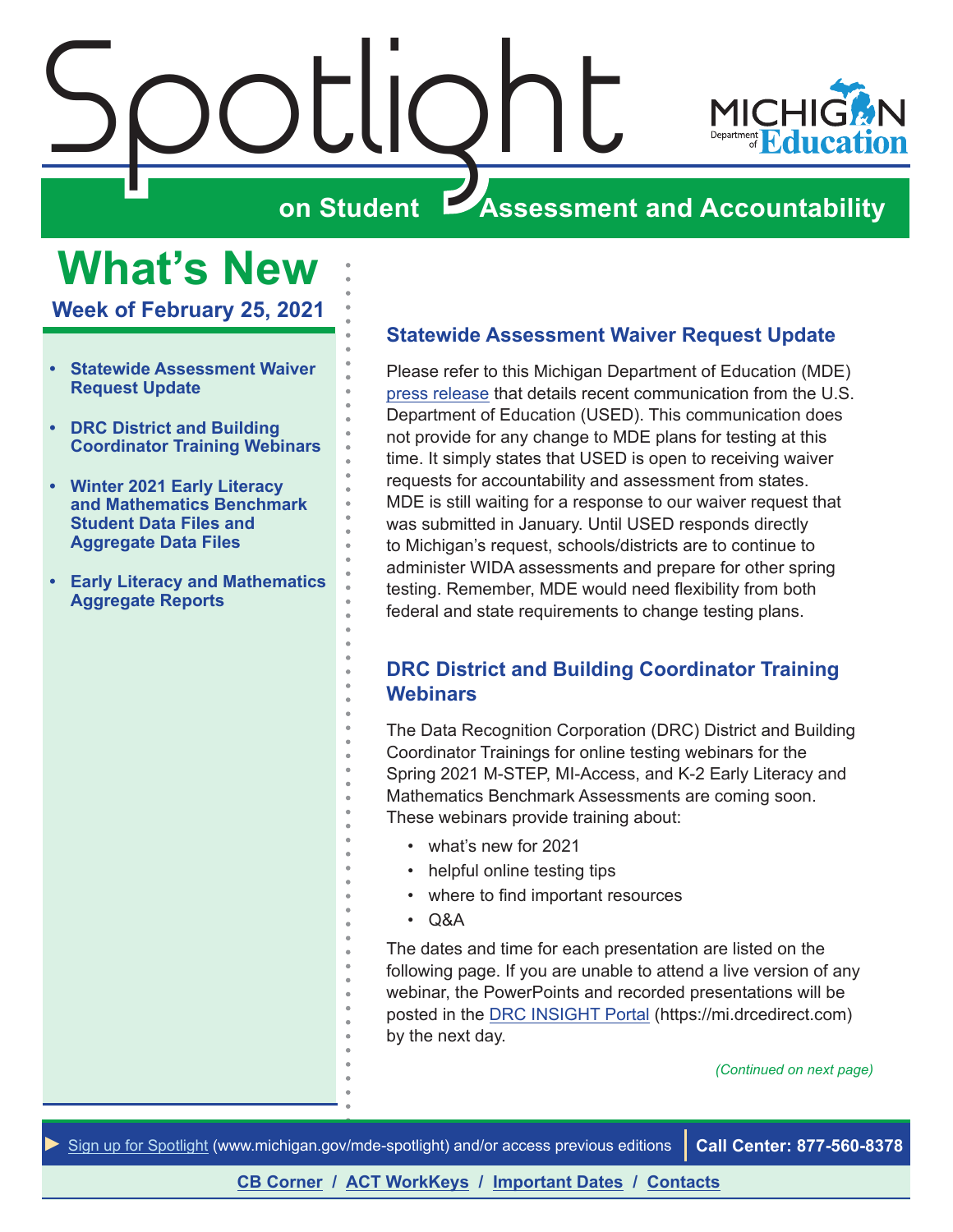February 25, 2021

- <span id="page-1-0"></span>• **M-STEP Administration Training: March 2, 2021 from 10–11 a.m.**
	- » [Join M-STEP Webinar](https://datarecognitioncorp.zoom.us/j/94599036792) (https:// datarecognitioncorp.zoom.us/j/94599036792)

#### **Or Telephone:**

» Dial (for highest quality, dial a number based on your current location):

1-651-372-8299 or 1-470-381-2552 or 1-929- 205-6099 or 1-206-337-9723 or 1-720-928- 9299 or (toll-free) 877-853-5257

## **Webinar ID:** 945 9903 6792

- **MI-Access Administration Training: March 3, 2021 from 10–11 a.m.** 
	- » [Join MI-Access Webinar](https://datarecognitioncorp.zoom.us/j/96281020555) (https:// datarecognitioncorp.zoom.us/j/96281020555)

## **Or Telephone:**

» Dial (for highest quality, dial a number based on your current location):

1-651-372-8299 or 1-470-381-2552 or 1-929- 205-6099 or 1-206-337-9723 or 1-720-928- 9299 or (toll-free) 877-853-5257

**Webinar ID:** 962 8102 0555

- **Early Literacy and Mathematics Administration Training: March 4, 2021 from 10–11 a.m.**
	- » [Join Early Literacy Webinar](https://datarecognitioncorp.zoom.us/j/96204131392) (https:// datarecognitioncorp.zoom.us/j/96204131392)

## **Or Telephone:**

» Dial (for highest quality, dial a number based on your current location):

1-651-372-8299 or 1-470-381-2552 or 1-929- 205-6099 or 1-206-337-9723 or 1-720-928- 9299 or (toll-free) 877-853-5257

**Webinar ID:** : 962 0413 1392

# **Winter 2021 Early Literacy and Mathematics Benchmark Student Data Files and Aggregate Data Files**

The downloadable Winter 2021 Student Data Files and Aggregate Data Files for the Early Literacy and Mathematics Benchmark assessments are now available on the [Office of Educational Assessment and](http://www.michigan.gov/oeaa-secure)  [Accountability \(OEAA\) Secure Site](http://www.michigan.gov/oeaa-secure) (www.michigan. gov/oeaa-secure).

To download your school's data files, go to the **Report** menu and select **Student Test Scores**. Then choose the desired Test Cycle and request the Report Type. You will find the Early Literacy and Mathematics Benchmark Assessment Data File Format under **Report Descriptions** on the Student Test Scores page.

| Admin Security<br>Home                                                      | <b>Assessment Registration</b> | <b>Student Assessments</b> | Reports                                | <b>Accountability</b>                       | <b>Review Requests</b> |
|-----------------------------------------------------------------------------|--------------------------------|----------------------------|----------------------------------------|---------------------------------------------|------------------------|
| <b>Student Test Scores</b>                                                  |                                | <b>Student Test Scores</b> |                                        |                                             |                        |
|                                                                             |                                |                            |                                        | <b>Dynamic Score Reports</b>                |                        |
|                                                                             |                                |                            | <b>Student Record Labels</b>           |                                             |                        |
|                                                                             |                                |                            | <b>Potential Combine Issues Report</b> |                                             |                        |
| <b>Student Test Scores</b><br>Search Criteria<br>* Indicates required field |                                |                            |                                        |                                             |                        |
| *Test Cycle<br>Fall 2019 Early Literacy Early Literacy                      |                                |                            | *Report Type                           | Select a Report Type                        |                        |
| <b>Report Parameters</b><br>*Test Type                                      |                                |                            |                                        | Select a Report Type<br>Aggregate Data File |                        |
| <b>MNA</b>                                                                  |                                |                            | Student Data File                      |                                             |                        |
|                                                                             |                                |                            |                                        |                                             |                        |
|                                                                             |                                |                            |                                        |                                             |                        |
|                                                                             |                                |                            |                                        |                                             |                        |
|                                                                             |                                |                            |                                        |                                             |                        |

**Call Center: 877-560-8378** (select appropriate option) for assistance with assessment or accountability issues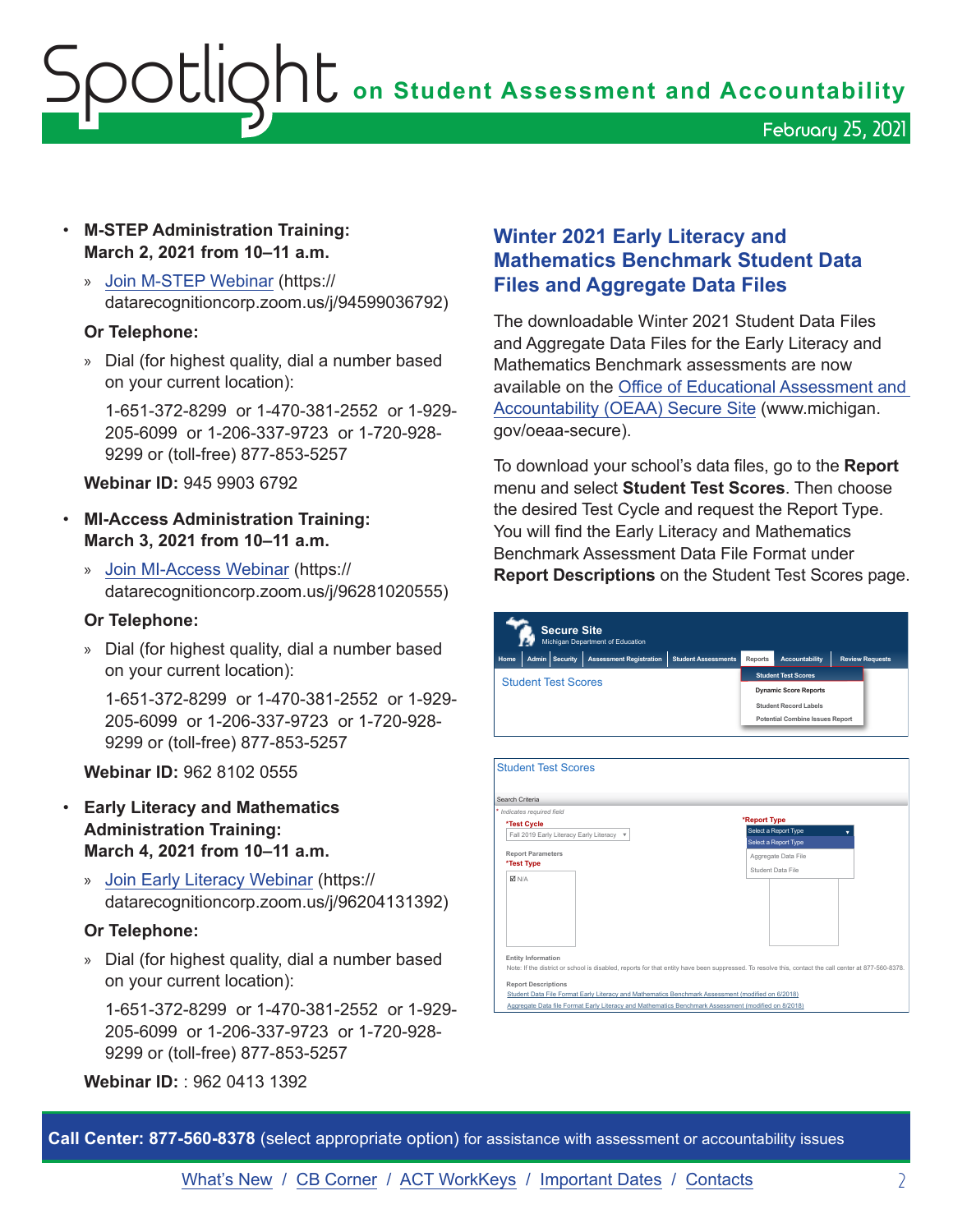# <span id="page-2-0"></span>**Early Literacy and Mathematics Aggregate Reports**

The Office of Educational Assessment and Accountability (OEAA) is pleased to announce that the Early Literacy and Mathematics Benchmark Assessment aggregate-level Reports for the Winter 2021 administration are available in the Dynamic Score Reporting System through the [OEAA Secure Site](http://www.michigan.gov/oeaa-secure) (www.michigan.gov/oeaasecure).

Detailed directions for accessing reports can be found in the [Dynamic Score Reporting Site User Guide](https://www.michigan.gov/documents/mde/How_to_Navigate_Dynamic_Score_Reports_532306_7.pdf), which is located on the [Early Literacy and Mathematics web page](www.michigan.gov/earlylitandmath) (www. michigan.gov/earlylitandmath) under the Reporting section.

| <b>Report</b>                         | <b>Description</b>                                                                                                                                                                                                                                                                                                  | <b>Aggregation</b>                |
|---------------------------------------|---------------------------------------------------------------------------------------------------------------------------------------------------------------------------------------------------------------------------------------------------------------------------------------------------------------------|-----------------------------------|
| Demographic<br><b>Report</b>          | • provides aggregated raw score data that displays number of students<br>assessed, mean percent of points earned, and the mean points earned<br>for all selected demographic subgroups of students by grade and content                                                                                             | • School<br>• District<br>• State |
| Change<br><b>Report</b>               | • displays number of students assessed and the Mean Points Earned and<br>Mean Percentage of Points Earned for students who have completed<br>pre-test and a post-test<br>• displays the percentage of students who had a Decrease, No Change, or<br>Increase in points earned on pre-test compared to the post-test | • School<br>• District<br>• State |
| <b>Student Trend</b><br><b>Report</b> | • displays the percentage of points earned by a student for up to three<br>academic years<br>• displays the of average points earned at the school and state levels                                                                                                                                                 | • School<br>• District<br>• State |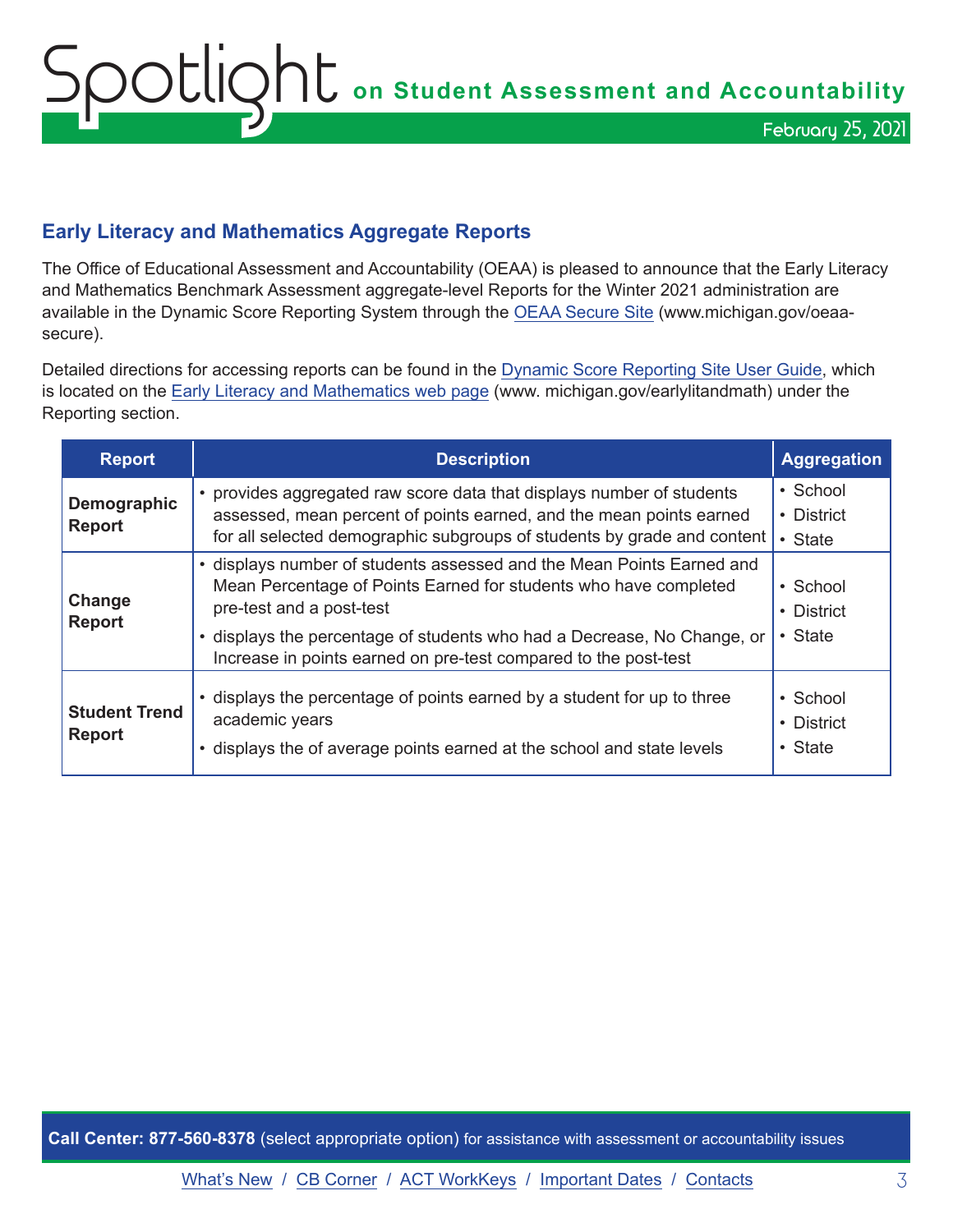OCLIQht on Student Assessment and Accountability

February 25, 2021

# <span id="page-3-0"></span>**CB** College Board Corner

*Information on SAT*®*, PSAT*™ *8/9, and PSAT*™*10 provided by the College Board*

# **Questions about Spring SAT, PSAT 8/9, or PSAT 10?**

- Call the Michigan Educator Hotline: 866-870-3127 (select Option 1)
- Email: [michiganadministratorsupport@](mailto:michiganadministratorsupport%40collegeboard.org?subject=) [collegeboard.org](mailto:michiganadministratorsupport%40collegeboard.org?subject=)

# **WHAT'S NEW**

# **Coordinator Planning Kits**

Coordinator planning kits will arrive next week. The kits contain a sample set of Michigan testing manuals and sample forms for early review by the test coordinator. The full set of testing manuals to support your school will arrive the week of March 22, 2021. There is a separate kit for PSAT 8/9 for Grade 8, PSAT 8/9 for Grade 9, PSAT 10, and SAT with Essay. If your school is administering both PSAT 8/9 to Grade 8 and Grade 9, you will receive one kit for each grade.

# **Training**

There is one required Michigan online training. All coordinators are required to complete the training each spring, even if it was completed in the fall of 2020 or in prior years. Test coordinators for the SAT with Essay, PSAT 10, and PSAT 8/9 will receive an email with a link to access the required training next week. Once the training becomes available beginning **March 2, 2021**, it can be accessed [online](http://www.collegeboard.org/ptat) (www. collegeboard.org/ptat).

The Michigan Coordinator training is divided into three modules: one for coordinators, one for proctors, and one for SSD coordinators. The user must select their appropriate role. While there are separate selections of roles users should note that the SSD coordinator training module is the same as the coordinator training module. If the SSD coordinator is acting as a proctor on test day, it is recommended that the SSD coordinator complete the proctor training rather than the coordinator training. The proctor module is specific to test day activities related to proctor responsibilities.

The coordinator is responsible for training test day staff. The table on the following page describes options to accomplish this. Using the online training requires a College Board Professional Account. If needed, an account can be created on the [College](http://www.collegeboard.org)  [Board website](http://www.collegeboard.org) (www.collegeboard.org).

# **Coming Soon**

- The Nonstandard Administration Report (NAR) in SSD Online will be available to generate the week of **March 15, 2021**.
- Preadministration and test materials arrive the week of **March 22, 2021**. Schools on spring break during that week will receive their materials the week of **March 29, 2021**.

*(Continued on next page)*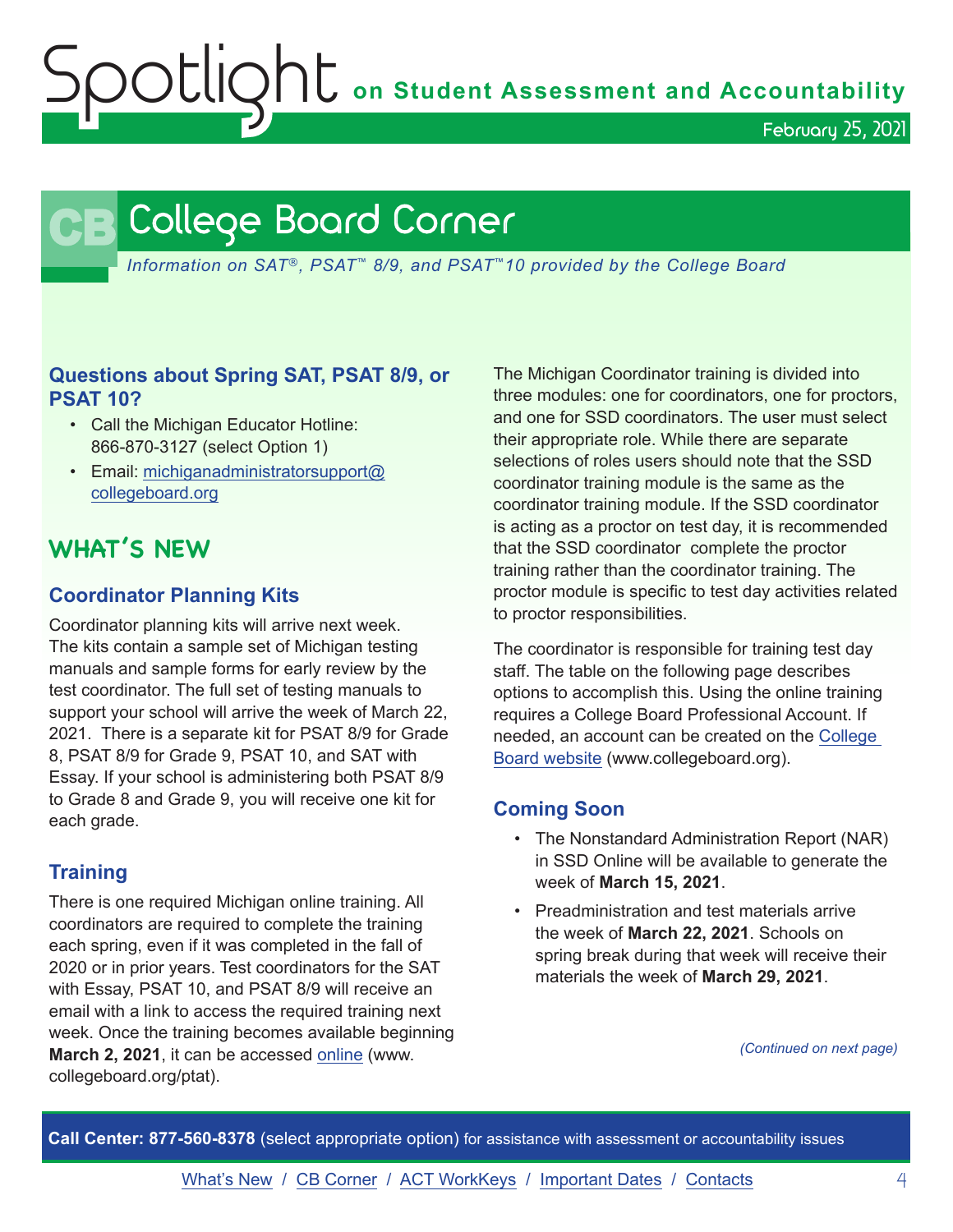February 25, 2021

**CB** 

| <b>Role</b>                         | Information about Training                                                                                                                                                                    | How to Access Online Training                                                                                                         |
|-------------------------------------|-----------------------------------------------------------------------------------------------------------------------------------------------------------------------------------------------|---------------------------------------------------------------------------------------------------------------------------------------|
| <b>Test</b><br>Coordinator          | Online coordinator training—required every spring                                                                                                                                             | Select link in training email or access online<br>(www.collegeboard.org/ptat).                                                        |
| <b>SSD</b><br>Coordinator           | Online SSD coordinator training—optional but<br>highly recommended, must be trained by the test<br>coordinator in some way                                                                    | Access the training link, then choose<br>training for SSD coordinator (same training<br>as the test coordinator training) or proctor. |
| Backup<br>Coordinator               | Online coordinator training—optional but highly<br>recommended, must be trained by the test<br>coordinator in some way                                                                        | Access the training link, then choose<br>training for test coordinator.                                                               |
| Proctor                             | Online training module for proctors is optional<br>but highly recommended. Must be trained by the<br>test coordinator in some way; can be completed<br>individually or in a group environment | Access the training link, then choose<br>training for proctor.                                                                        |
| Hall and<br>Room<br><b>Monitors</b> | Must be trained by the coordinator in some way;<br>PowerPoint presentation is available for viewing<br>by monitors. (can be viewed individually or in a<br>group environment)                 | Hall and Room Monitor Training on MME<br>web page (www.michigan.gov/mme) or<br>PSAT web page (www.michigan.gov/psat).                 |

# **REMINDERS**

# **Missed the Pre-ID Deadline?**

Students who were not pre-identified on the Office of Educational Assessment and Accountability (OEAA) Secure Site by 5 p.m., February 17, must still be preidentified on the OEAA Secure Site. Also, schools will have to print barcode labels for those students from the OEAA Secure Site.

Standard test materials will be shipped based on the number of students pre-identified by the deadline. A 10 percent overage of materials will be automatically sent to schools to meet demands based on changes in enrollment. Accommodated test materials will be

shipped automatically to public and nonpublic schools based on student approvals in SSD Online.

For information on how to Pre-ID students and how to print labels, refer to the [Secure Site Training web](http://www.michigan.gov/securesitetraining)  [page](http://www.michigan.gov/securesitetraining) (www.michigan.gov/securesitetraining).

All paper/pencil answer documents must be returned with a student barcode label that was either provided by College Board or printed from the OEAA Secure Site. If an answer document is returned without a student barcode label, the test may not be scored, or may be attributed to the incorrect student or the incorrect school.

**Call Center: 877-560-8378** (select appropriate option) for assistance with assessment or accountability issues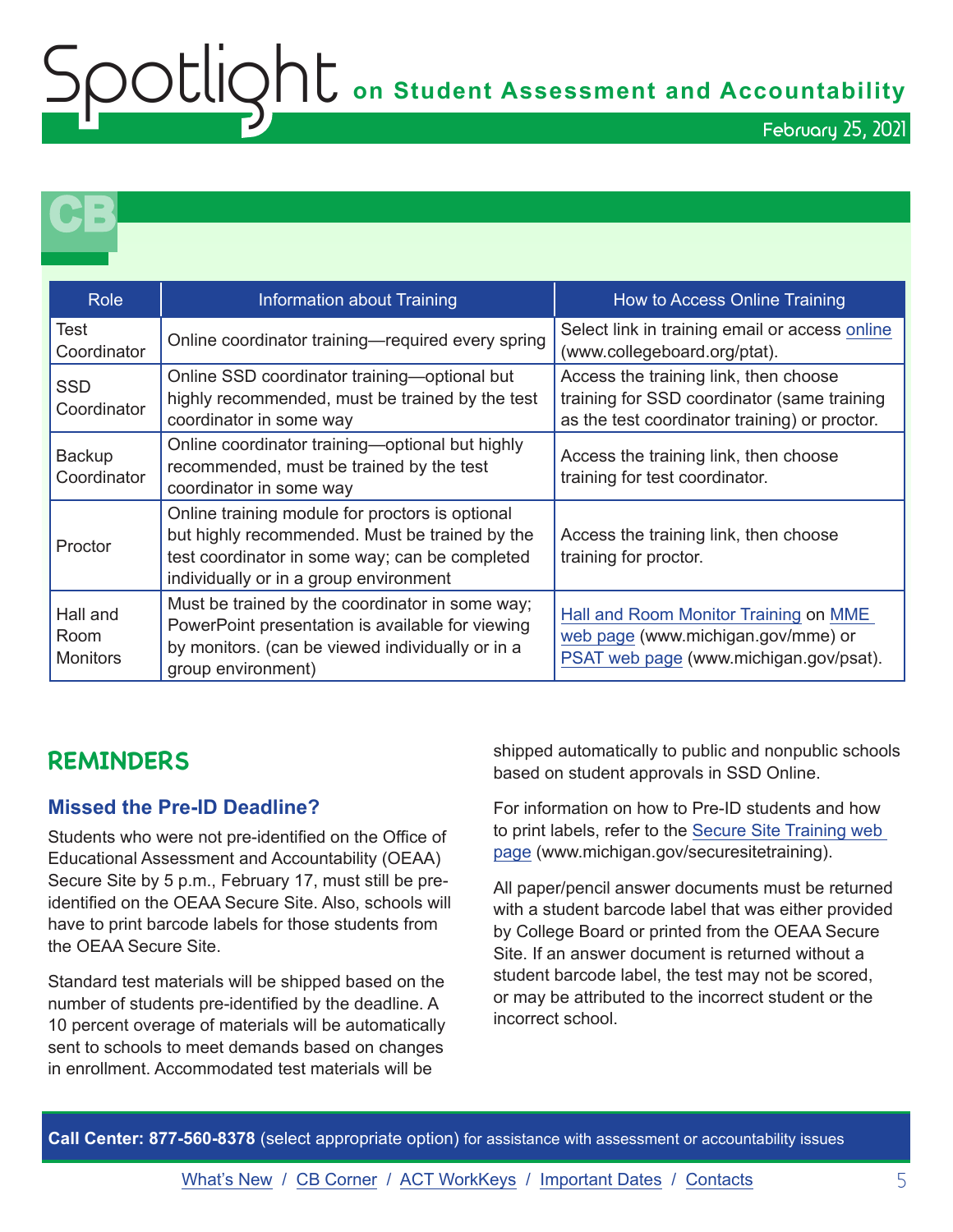<span id="page-5-0"></span>

# **What's New**

# **Testing Staff Requirements**

The ACT WorkKeys test coordinators are responsible for selecting their test day staff using the guidelines detailed in the [ACT Test Coordinator Information](https://www.act.org/content/dam/act/secured/documents/pdfs/state-district-test-coordinator-paper-test.pdf)  [Manual](https://www.act.org/content/dam/act/secured/documents/pdfs/state-district-test-coordinator-paper-test.pdf) posted on the [ACT state testing website](http://www.act.org/stateanddistrict/michigan) (www. act.org/stateanddistrict/michigan) on the **WorkKeys on Paper** page in the **Administration** stage.

## **Test day staff include:**

- **ACT WorkKeys Test Coordinator**  has overall responsibility for coordinating test site operations and ensures that all students in their school test under the same conditions as students at every other school
- **Substitute Test Coordinator** acts as the ACT WorkKeys Test Coordinator if the original coordinator is unable to serve on test day
- **Accommodations Test Coordinator** assists with the administration of accommodations and English learner supports
- **Room Supervisors** assists the ACT WorkKeys Test Coordinator in preparing for test day, checking in students, administering the tests, and returning all test materials
- **Proctors**  assists the ACT WorkKeys Test Coordinator and Room Supervisors in preparing for test day, checking in students, administering

the tests, and returning all test materials; also responsible for actively monitoring students during testing and reporting prohibited behavior (the number of proctors required in a testing room is proportional to the number of students testing)

The full list of responsibilities for each role listed begins on page 15 of the [ACT Test Coordinator](https://www.act.org/content/dam/act/secured/documents/pdfs/state-district-test-coordinator-paper-test.pdf)  [Information Manual](https://www.act.org/content/dam/act/secured/documents/pdfs/state-district-test-coordinator-paper-test.pdf).

To protect school staff (including athletic coaches) and relatives or wards of staff members from conflicts of interest or allegations of impropriety, there are strict guidelines on who may and may not serve as ACT WorkKeys testing staff. These guidelines begin on page 13 of the [ACT Test Coordinator Information](https://www.act.org/content/dam/act/secured/documents/pdfs/state-district-test-coordinator-paper-test.pdf)  [Manual.](https://www.act.org/content/dam/act/secured/documents/pdfs/state-district-test-coordinator-paper-test.pdf) Student's scores will be canceled if any of these policies are violated.

The Michigan Department of Education (MDE) [Assessment Integrity Guide](https://www.michigan.gov/documents/mde/Assessment_Integrity_Guide_291950_7.pdf) provides additional guidance on the identification of testing personnel. The guide is located on the [MME web page](www.michigan.gov/mme) (www. Michigan.gov/mme) under the **M-STEP Grade 11 Science and Social Studies** section.

# **Training Your Testing Staff**

The ACT WorkKeys test coordinator is required to hold a training session before test day to ensure testing staff understand their responsibilities and are prepared for test day activities. In addition, on each

*(Continued on next page)*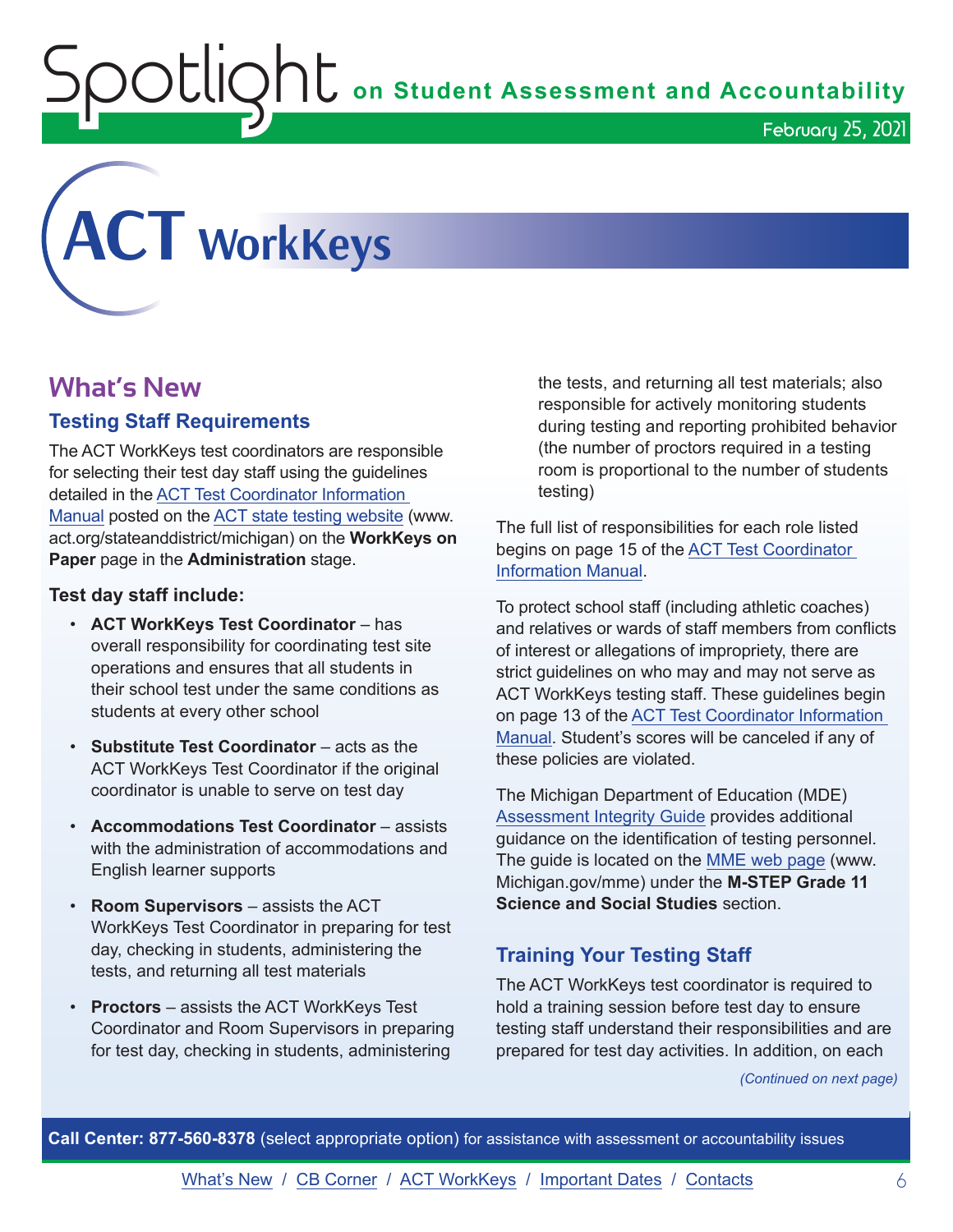OLIQhL on Student Assessment and Accountability



test day morning, the ACT WorkKeys test coordinator is required to hold a briefing session to discuss any site-specific information, last minute issues, or concerns staff members may have.

A **Training Session Outline** is available in the test administration manuals posted on the [ACT](http://www.act.org/stateanddistrict/michigan)  [state testing website](http://www.act.org/stateanddistrict/michigan) (www.act.org/stateanddistrict/ michigan) on the **WorkKeys on Paper** page in the **Administration** stage:

- [ACT WorkKeys Administration Standard Time](http://www.act.org/content/dam/act/secured/documents/pdfs/WK-Admin-SD-Std-Time-Paper-Secured.pdf)  **[Paper](http://www.act.org/content/dam/act/secured/documents/pdfs/WK-Admin-SD-Std-Time-Paper-Secured.pdf)**
- [ACT WorkKeys Administration Manual for](http://www.act.org/content/dam/act/secured/documents/pdfs/WK-Admin-SD-Accoms-Secured.pdf)  [Accommodations and English Learner Supports](http://www.act.org/content/dam/act/secured/documents/pdfs/WK-Admin-SD-Accoms-Secured.pdf)

A short training video for Room Supervisors[—Test](https://www.youtube.com/watch?v=AjntraVbSIQ&feature=youtu.be)  [Day Overview for Room Supervisors for WorkKeys](https://www.youtube.com/watch?v=AjntraVbSIQ&feature=youtu.be) is available on the [ACT state testing website](http://www.act.org/stateanddistrict/michigan) on the **WorkKeys on Paper** page in the **Preparation** stage under **Prepare your Facility, Staff, and Test Materials**.

In addition, MDE requires District and Building Coordinators to read the [Assessment Integrity Guide](https://www.michigan.gov/documents/mde/Assessment_Integrity_Guide_291950_7.pdf) **and** to complete the [Assessment Security online](http://bit.ly/MDEAssessmentSecurity)  [course](http://bit.ly/MDEAssessmentSecurity) (http://bit.ly/MDEAssessmentSecurity) through Michigan Virtual (one-time training with following year refresher update).

Test Administrators, Room Supervisors, and Proctors must read the [Assessment Integrity Guide](https://www.michigan.gov/documents/mde/Assessment_Integrity_Guide_291950_7.pdf) **and/or** complete the [Assessment Security online course.](http://bit.ly/MDEAssessmentSecurity)

# **Reminders**

## **ACT WorkKeys Training Webinars**

On **March 9, 2021,** ACT will host a training webinar that provides an overview of how to administer the WorkKeys assessments.

[Register](https://event.on24.com/wcc/r/2786186/CF7F33DC4E50245260EB7C422A035629) to attend.

The session will be recorded and posted to the [ACT state testing website](http://act.org/stateanddistrict/michigan) (act.org/stateanddistrict/ michigan) on the **WorkKeys on Paper** page.

# **ACT WorkKeys Test Materials Shipments**

Secure and non-secure standard time and accommodations materials will be shipped for delivery either the week of **March 22, 2021** or **March 29, 2021**, as selected by the school on the Manage Participation screen in PearsonAccess<sup>next</sup>. The standard time and accommodations materials will be shipped in separate sets of boxes and may be delivered on different days within the selected delivery week.

For additional information, refer to the [February](https://www.michigan.gov/documents/mde/Spotlight_2-18-21_716864_7.pdf)  [18, 2021 Spotlight on Student Assessment and](https://www.michigan.gov/documents/mde/Spotlight_2-18-21_716864_7.pdf)  [Accountability Newsletter](https://www.michigan.gov/documents/mde/Spotlight_2-18-21_716864_7.pdf) (www.michigan.gov/mdespotlight).

*(Continued on next page)*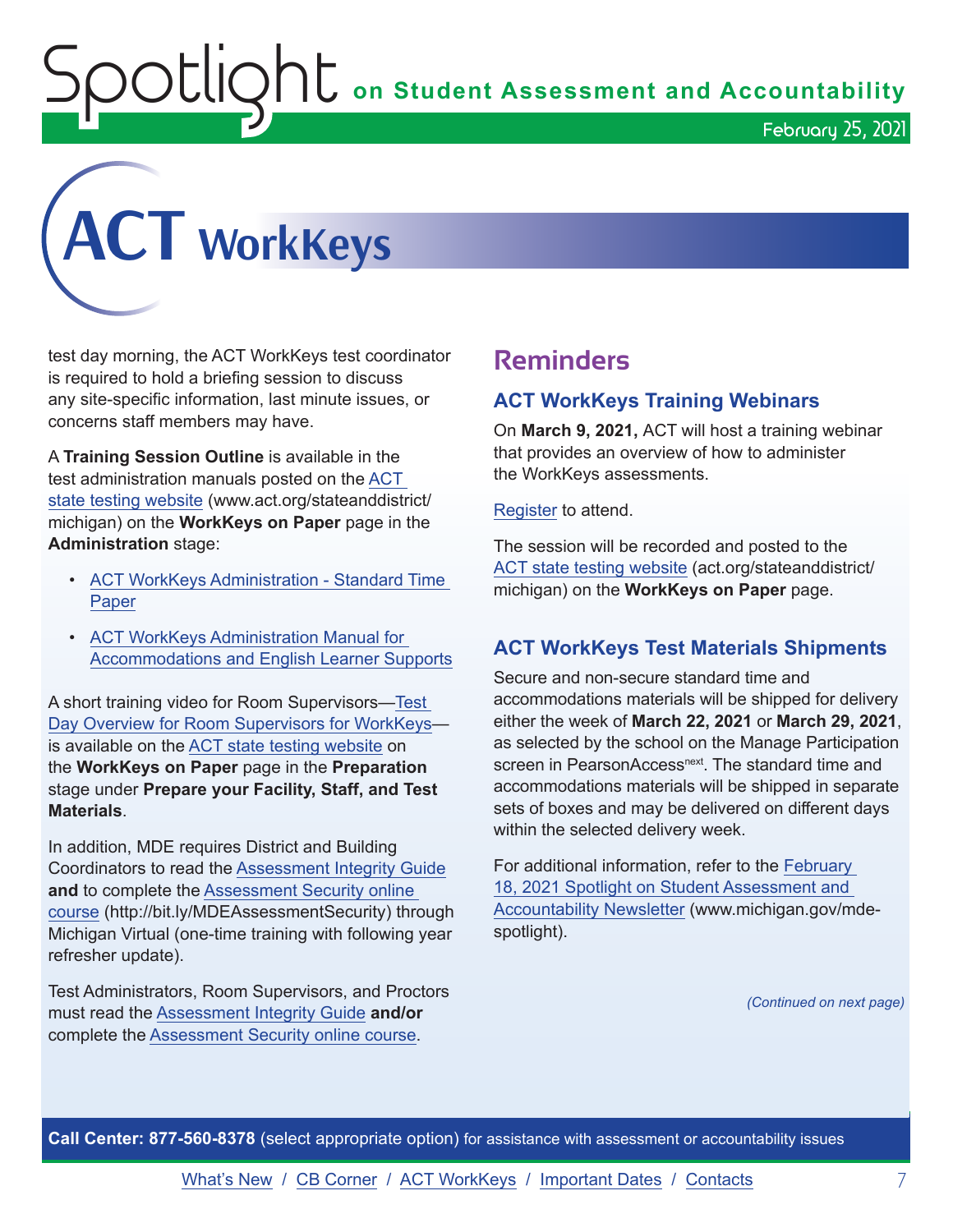$\mathop{\rm O}\nolimits$   $\mathop{\rm Cl}\nolimits$   $\mathop{\rm O}\nolimits$   $\mathop{\rm Cl}\nolimits$  on Student Assessment and Accountability



# **Ordering Additional ACT WorkKeys Test Materials**

As test materials are checked in at the school, if the number of students scheduled to test April 14–27, 2021 exceeds the number of test materials received, order additional ACT WorkKeys materials through the [OEAA](http://www.michigan.gov/oeaa-secure)  [Secure Site](http://www.michigan.gov/oeaa-secure) (www. michigan.gov/oeaa-secure), from **March 23** through **April 6, 2021** at **11:59 p.m. ET**.

For additional information, refer to the [February](https://www.michigan.gov/documents/mde/Spotlight_2-18-21_716864_7.pdf)  [18, 2021 Spotlight on Student Assessment and](https://www.michigan.gov/documents/mde/Spotlight_2-18-21_716864_7.pdf)  [Accountability Newsletter](https://www.michigan.gov/documents/mde/Spotlight_2-18-21_716864_7.pdf) (www.michigan.gov/mdespotlight) for additional information.

For all upcoming events and deadlines, be sure to reference the following documents:

• [ACT WorkKeys Schedule of Events,](https://content.act.org/michigan/r/YWy2bAxclTdZAcOxrrNErw/root) posted on the **WorkKeys on Paper** page

February 25, 2021

• [MME and High School PSAT List of Important](https://www.michigan.gov/mde/0,4615,7-140-22709_105605---,00.html)  [Dates](https://www.michigan.gov/mde/0,4615,7-140-22709_105605---,00.html), found on the [MME web page](www.michigan.gov/mme) (www.michigan.gov/mme) under **General Information**

# **Contacting ACT**

If you have questions, you may:

- 1. contact ACT via the [Contact Us web page](http://www.act.org/aap/state/contact.html) ([www.act.org/aap/state/contact.html\)](https://www.act.org/aap/state/contact.html)
- 2. call ACT at 800-553-6244 between 9:30 a.m. – 6:00 p.m. ET
	- standard time: ext. 2800
	- accommodations: ext.1788
- 3. email accommodations questions to [ACTStateAccoms@act.org](mailto:ACTStateAccoms%40act.org?subject=)

**Call Center: 877-560-8378** (select appropriate option) for assistance with assessment or accountability issues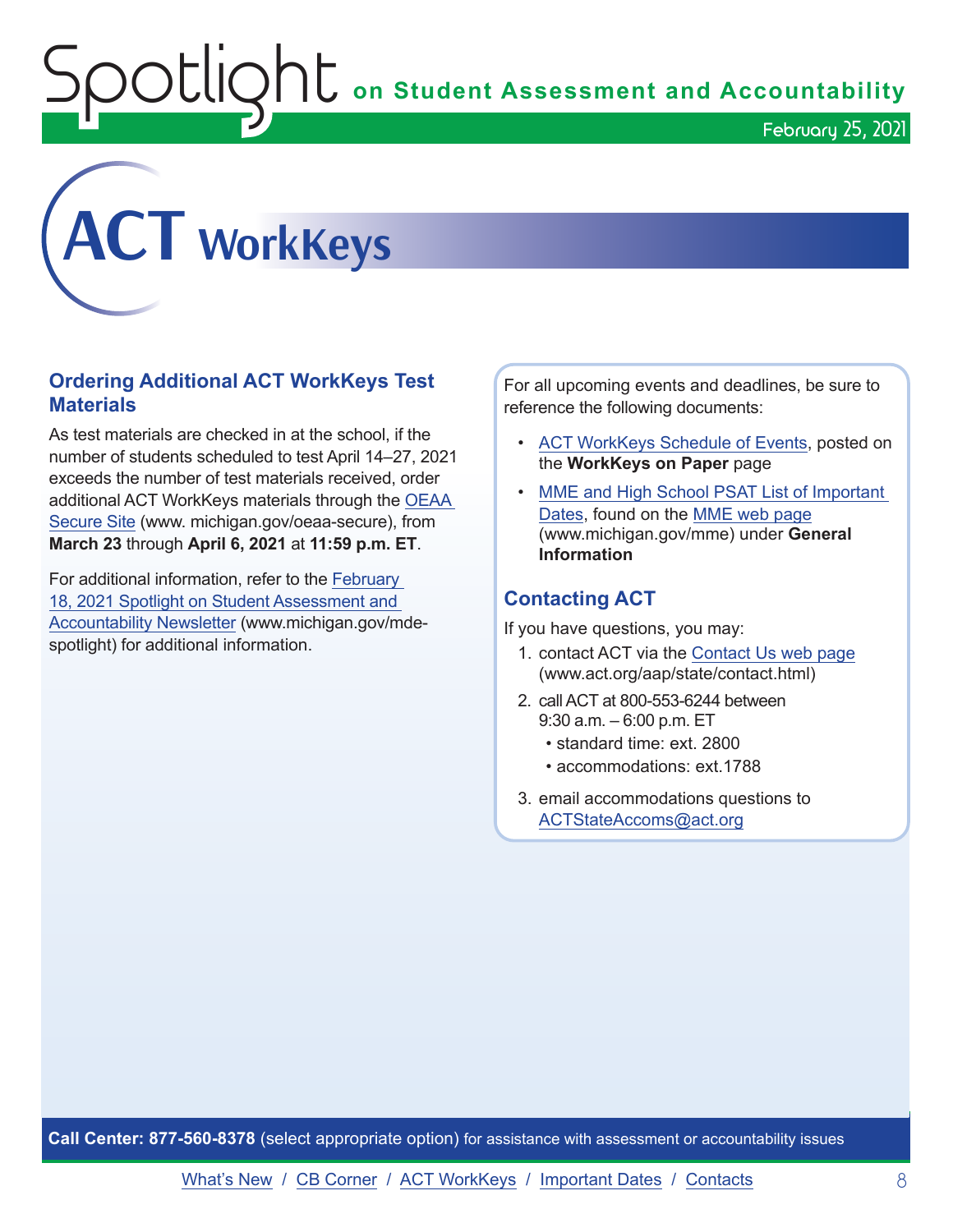# on Student Assessment and Accountability February 25, 2021 FП.

# <span id="page-8-0"></span>**Important Dates**

# **Approaching Deadlines!**

## **Friday, March 5, 2021**

• Window **CLOSES** for [Alternate INSIGHT](https://www.surveymonkey.com/r/INSIGHTAvailabilityRequest)  [Availability requests](https://www.surveymonkey.com/r/INSIGHTAvailabilityRequest) – for schools with regular instructional hours after 4 p.m., who plan to schedule **M-STEP** or **MI-Access FI** test sessions that extend beyond 4 p.m.

# **Coming Next Week . . .**

## **Friday, March 5, 2021**

• The DRC INSIGHT Portal opens for student and test session management for **M-STEP, MI-Access, and Early Literacy and Mathematics Benchmark Assessments**

# **March 2021**

# **WIDA**

## **Now – April 9, 2021**

• **WIDA ACCESS and Alternate ACCESS for ELLs** Off-site Test Administration Request window in OEAA Secure Site

## **Now – April 9, 2021**

• **WIDA ACCESS for ELLs** Pre-identification of students in OEAA Secure Site window

## **Now – April 9, 2021**

• **WIDA ACCESS and Alternate ACCESS for ELLs** testing window (extended for Spring 2021)

# **Early Literacy and Mathematics**

## **Now – June 29, 2021**

Wed

• **Early Literacy and Mathematics Benchmark Assessments (K-2)** Pre-identification of students in OEAA Secure Site window

l nu

5

12

6

13

# **M-STEP, MI-ACCESS and Early Literacy and Mathematics**

## **March 2, 2021 from 10–11 a.m.**

• **M-STEP Administration Training:**  [Join M-STEP Webinar](https://datarecognitioncorp.zoom.us/j/94599036792) (https:// datarecognitioncorp.zoom.us/j/94599036792) **Webinar ID:** 945 9903 6792

#### **March 3, 2021 from 10–11 a.m.**

• **MI-Access Administration Training:**  [Join MI-Access Webinar](https://datarecognitioncorp.zoom.us/j/96281020555) (https:// datarecognitioncorp.zoom.us/j/96281020555)

**Webinar ID:** 962 8102 0555

#### **March 4, 2021 from 10–11 a.m.**

• **Early Literacy and Mathematics Administration Training:**  [Join Early Literacy Webinar](https://datarecognitioncorp.zoom.us/j/96204131392) (https:// datarecognitioncorp.zoom.us/j/96204131392)

**Webinar ID:** : 962 0413 1392

## **Telephone options (for all assessments):**

» Dial (for highest quality, dial a number based on your current location):

1-651-372-8299 or 1-470-381-2552 or 1-929- 205-6099 or 1-206-337-9723 or 1-720-928- 9299 or (toll-free) 877-853-5257

**Call Center: 877-560-8378** (select appropriate option) for assistance with assessment or accountability issues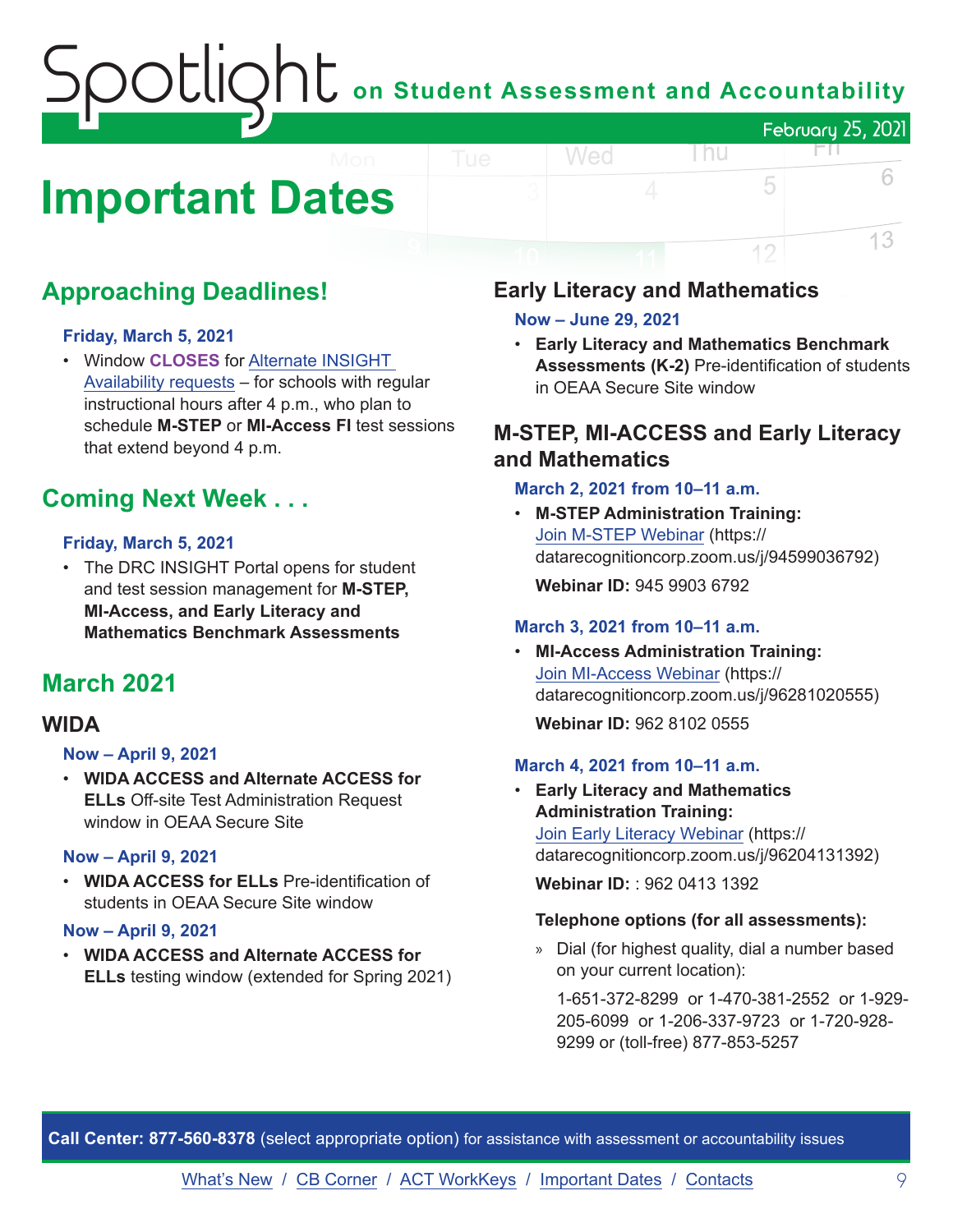# $\mathop{\rm O}\nolimits$   $\mathop{\rm Cl}\nolimits$   $\mathop{\rm O}\nolimits$   $\mathop{\rm Cl}\nolimits$  on Student Assessment and Accountability February 25, 2021 Wed Thu FП.

# **ACT WorkKeys**

## **March 9, 2021:**

• **ACT WorkKeys** Test Administration Training **Webinar** [Register](https://event.on24.com/wcc/r/2786186/CF7F33DC4E50245260EB7C422A035629)

## **Week of March 22, 2021:**

• Receive **ACT WorkKeys** test materials this week (if chosen during Manage Participation)

## **Week of March 29, 2021**

• Receive **ACT WorkKeys** test materials this week (if chosen during Manage Participation)

**Call Center: 877-560-8378** (select appropriate option) for assistance with assessment or accountability issues

6

13

5

 $12$